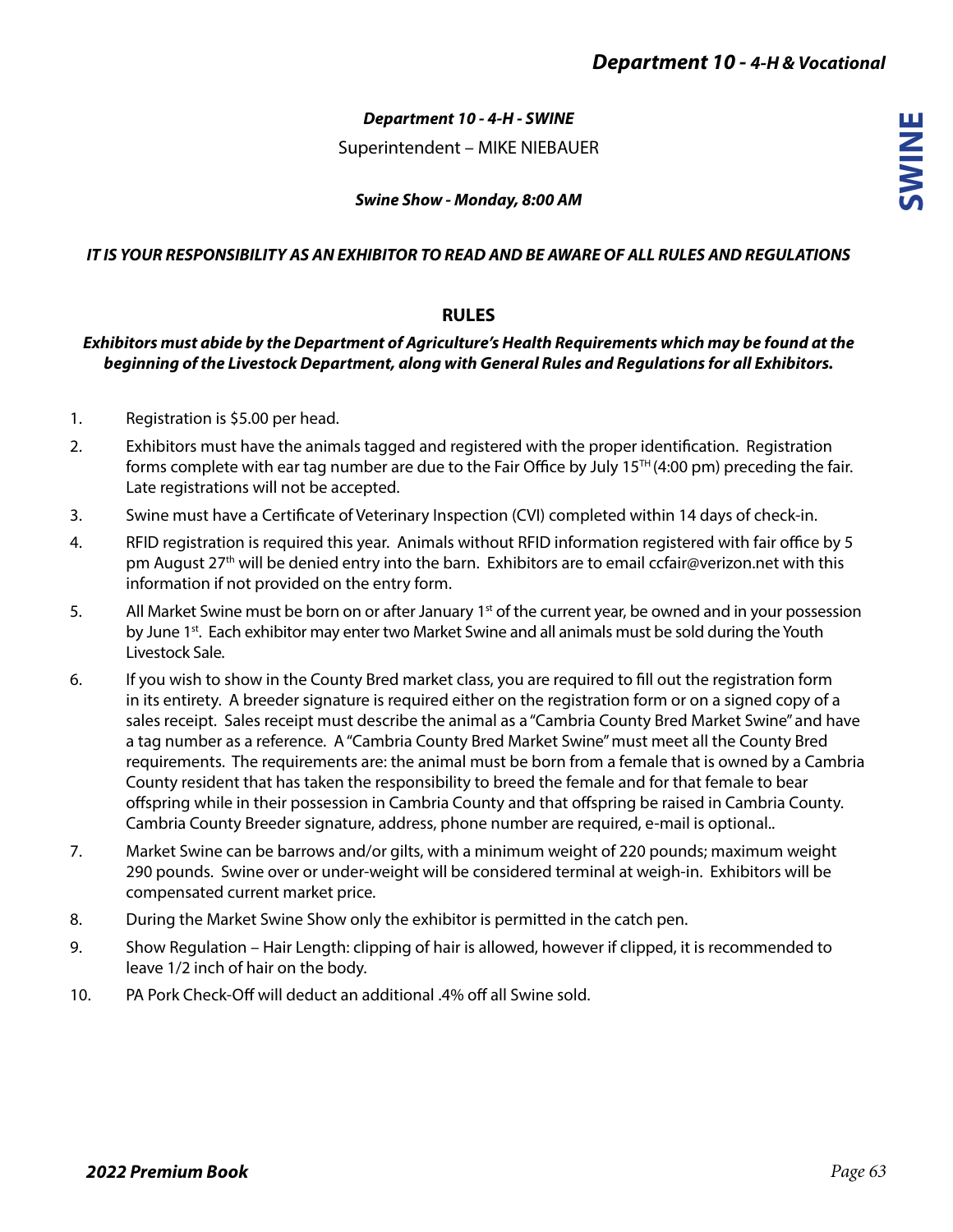**SWINE**

Department 10 **- Section 501**

#### *PREMIUMS: 1st \$10.00 2nd \$8.00 3rd \$6.00 4th \$4.00 5th \$2.00*

#### *Rules*

- 1. Purebred Market Swine are required to have a Certificate of Registry to show in Purebred class. If no registration is presented to the Fair Office by August 1<sup>st</sup>, swine will be entered in Crossbred division.
- 2. Purebred Classes Only If there are fewer than 3 animals registered in a class they will show in the class labeled as "Other Purebred".
- 3. Champion and reserve champion of purebred classes will receive rosettes.



#### **MARKET SWINE CROSSBRED**

Department 10 **- Section 502** *PREMIUMS: 1st \$10.00 2nd \$8.00 3rd \$6.00 4th \$4.00 5th \$2.00* 

*Rules*

- 1. Weight Classes will be determined Check-in Day.
- 2. Champions and reserve champions of weight classes will receive rosettes. Grand and Reserve Champions will receive banners.

# **MARKET SWINE COUNTYBRED**

# Department 10 **- Section 503**

# *PREMIUMS: 1st \$10.00 2nd \$8.00 3rd \$6.00 4th \$4.00 5th \$2.00*

#### *Rules*

- 1. If you wish to show in the County Bred market class, you are required to fill out the registration form in its entirety. A breeder signature is required either on the registration form or on a signed copy of a sales receipt. Sales receipt must describe the animal as a "Cambria County Bred Market Swine" and have a tag number as a reference. A "Cambria County Bred Market Swine" must meet all the County Bred requirements. The requirements are: the animal must be born from a female that is owned by a Cambria County resident that has taken the responsibility to breed the female and for that female to bear offspring while in their possession in Cambria County and that offspring be raised in Cambria County. Cambria County Breeder signature, address, phone number is required, e-mail is optional..
- 2. County Bred form must be turned with Entry Form.
- 3. Grand and Reserve Champions will receive banners.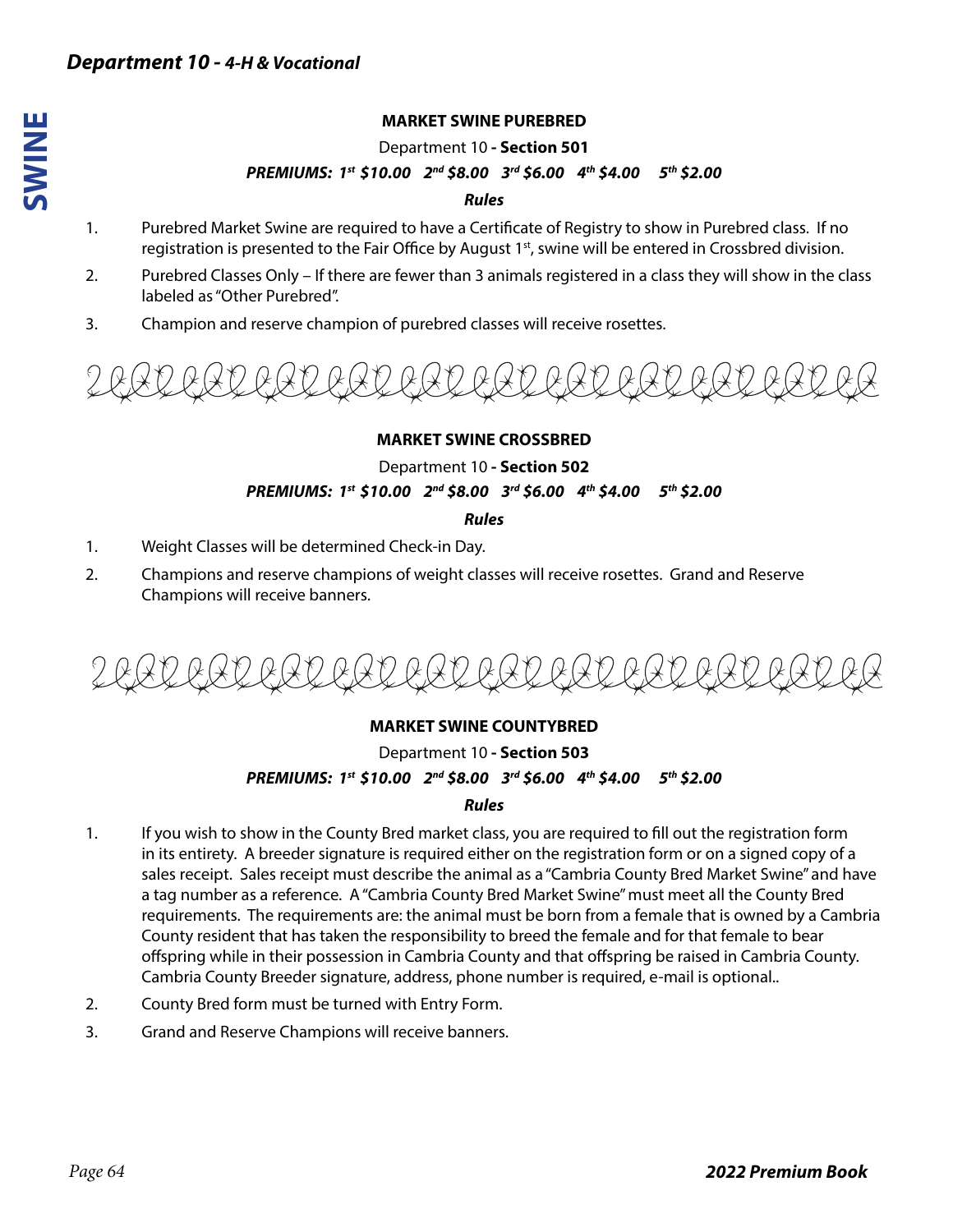# *Department 10 - 4-H & Vocational*

# **SWINE**

# **SHOWMAN**

Department 10 **- Section 505** *PREMIUMS: 1st \$10.00 2nd \$8.00 3rd \$6.00 4th \$4.00 5th \$2.00* 

#### **Class Champion Showman**

- 55 Exhibitors age 16 and Over
- 56 Exhibitors age 14 & 15
- 57 Exhibitors age 12 & 13
- 58 Exhibitors age 10 & 11
- 59 Exhibitors age 8 & 9
- 60 Grand Champion Showman





# **STALL DECORATIONS**

Department 10 **- Section 506** - Class 61 *PREMIUMS: 1st \$10.00 2nd \$8.00 3rd \$6.00 4th \$4.00 5th \$2.00* 



# **PEE WEE**

Department 5 - **Section 502** - Class 42

1. Individuals wishing to register for the Pee Wee Showmanship class should use the Pee Wee registration form and enter under

*PREMIUMS: 1st Ribbon 2nd Ribbon 3rd Ribbon 4th Ribbon 5th Ribbon*